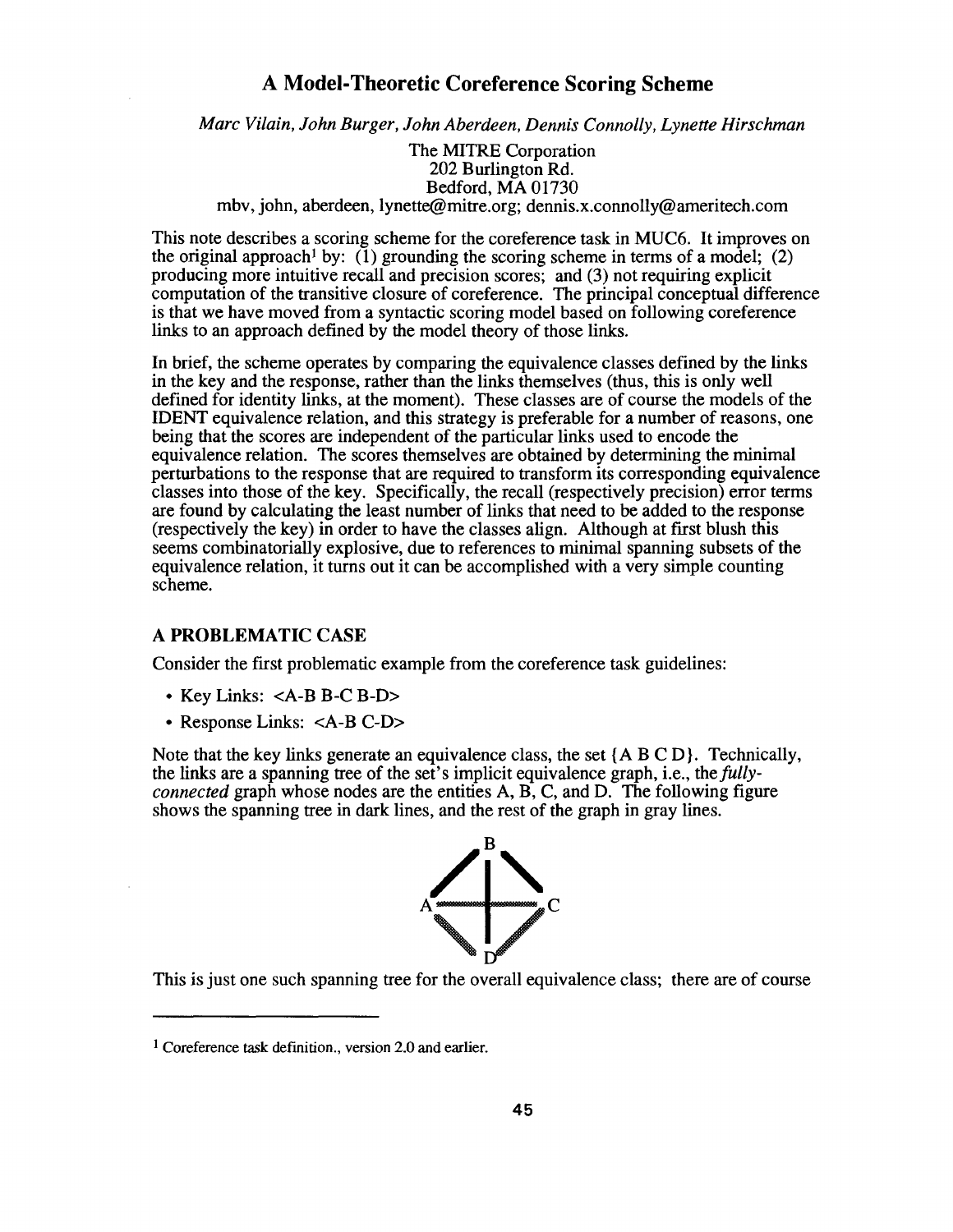others, including the "non-problematic" case of <A-B B-C C-D> . Either way, a minimal spanning tree of the equivalence relation will always be of size  $3$ , which aligns with the intuitive notion that three links will always be necessary to make four entities coreferential under the criterion of strict identity.

Returning to the task of scoring coreference for this problematic case, we note that a response of  $\langle A-B | C-D \rangle$  induces two equivalence classes, thus partitioning the set of key entities into subsets  ${A \mid B}$  and  ${C \mid D}$ . It is intuitive that the precision score for this response should be  $2/2 = 1$ , since 2 out of 2 of the response links are "correct". That is, both response links are arcs in the equivalence graph generated by the key. For recall, Sundheim et al. advance the desirable score of  $\tilde{2}/3$ , which is not obtained by the syntactic scoring measure. This score appeals to the intuitive notion that of the three links necessary to make the key entities fully coreferential, the response only provides two .

Thinking model-theoretically, we note that the response corresponds to a subgraph of the fully-connected equivalence graph.



The recall score of 2/3 aligns with the fact that one equivalence arc is required to "complete" the response graph, yielding one of the following four spanning trees.



Note that the problem with the syntactic (link-wise) scorer is that there are combinatorially many such spanning trees for a given equivalence class, while keys only list one.

## **COMPUTING MODEL-THEORETIC RECALL**

How then can we turn this notion of minimal missing links into a computationally effective scoring procedure that works in the general case? Roughly stated, the scoring mechanism for recall must form the equivalence sets generated by the key, and then determine for each such key set how many subsets the response partitions the key set into. The score then follows by simple arithmetic.

Getting a bit more formal (but not much), let us define recall using these notions. First, let S be an equivalence set generated by the key, and let  $R_1...R_m$  be equivalent classes generated by the response. Then we define the following functions over S:

 $\cdot$  p(S) is a partition of S relative to the response. Each subset of S in the partition is formed by intersecting S and those response sets  $R_i$  that overlap S. Note that the equivalence classes defined by the response may include implicit singleton sets these correspond to elements that are mentioned in the key but not in the response .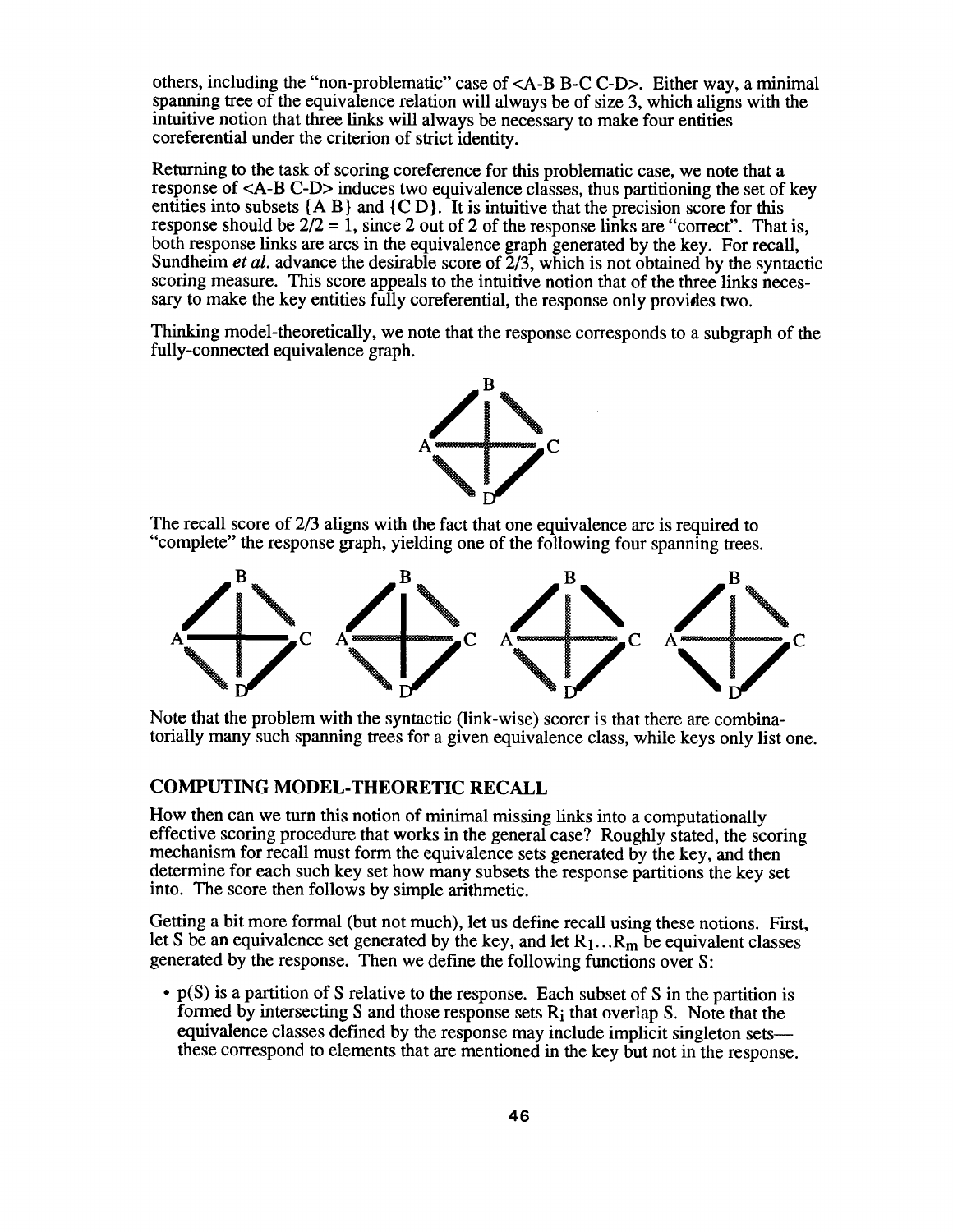For example, say the key generates the equivalence class  $S = \{A \mid B \subseteq D\}$ , and the response is simply  $\langle A-B \rangle$ . The relative partition  $p(S)$  is then  $\{A \mid B\}$   $\{C\}$  and  $\{D\}$ .

• c(S) is the minimal number of "correct" links necessary to generate the equivalence class S. It is clear that  $c(S)$  is one less than the cardinality of S, *i.e.*,

$$
c(S) = (|S| - 1)
$$

 $\bullet$  m(S) is the number of "missing" links in the response relative to the key set S. As noted above, this is the number of links necessary to fully reunite any components of the  $p(S)$  partition. We note that this is simply one fewer than the number of elements in the partition, that is,

$$
m(S) = (|p(S)| - 1)
$$

Looking in isolation at a single equivalence class in the key, the recall *error* for that class is just the number of missing links divided by the minimal number of correct links, i.e.,

$$
\frac{m(S)}{c(S)}
$$

Recall in turn is

$$
\frac{c(S) - m(S)}{c(S)}
$$
  
= 
$$
\frac{(|S| - 1) - (|p(S)| - 1)}{|S| - 1}
$$
  
= 
$$
\frac{|S| - |p(S)|}{|S| - 1}
$$

To see how this works in practice, consider the second problematic example noted by Sundheim et al.

- Key Links: <A-B B-C>
- Response Links: <A-C>

The key generates a single equivalence class S:  ${A \, B \, C}$ . The size of the class is

$$
|S|=3,
$$

and the minimum number of links necessary to establish the class is

$$
c(S) = (|S| - 1) = 2.
$$

The response partitions this class into a partition  $p(S)$  of size 2, containing {A C} and { B }, where the latter element is implicitly defined . Working through the arithmetic, we have:

$$
R = \frac{|S| - |p(S)|}{|S| - 1}
$$

$$
= \frac{3 - 2}{3 - 1}
$$

$$
= 1/2
$$

This score of  $1/2$  is the intuitively "correct" one that the syntactic measure fails to calculate.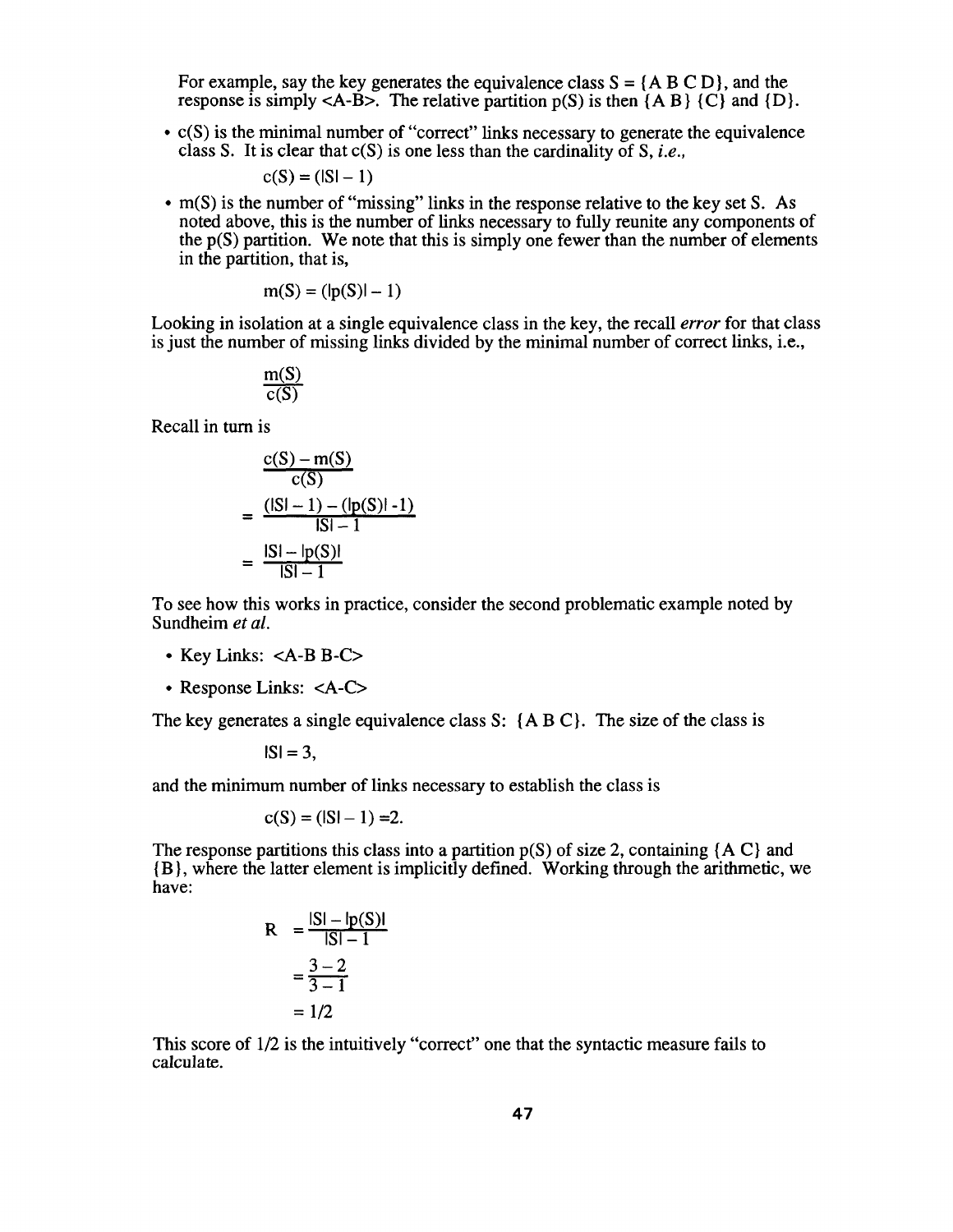Finally, we note that extending this measure from a single key equivalence class to an entire test set T simply requires summing over the key equivalence classes. That is,

$$
R_{T} = \frac{\sum (|S_{i}I - lp(S_{i})I)}{\sum (|S_{i}I - I)}
$$

#### **SCORING PRECISION**

The recall scoring procedure operates by merging the subsets of a key equivalence class that are defined by equivalence classes in the response . It is of course the case that the response classes may not be proper subsets of the key. When the response overlaps the key in such a way as to produce a non-trivial set difference, as in the following figure, the response contains precision errors.



How may we use our model-theoretic notions to provide a scoring mechanism for precision? In the case of recall, we conceptually needed to add links to the response , building up the response's equivalence classes so as to end up with the key . In the case of precision, we need to do the converse : add links to equivalence classes in the key so as to yield equivalence classes in the response. We are switching the "figure" and the "ground"; that is we are switching our notion of where the base sets come from (the response rather than the key), and of what defines the partitions on those base sets (the key rather than the response).

More precisely, given an equivalence class S' defined by the response, we must determine the minimal number of links to be added to the key, so as to ensure that each of the members of the response set is in the same key set. Once again, we proceed by generating a relative partition, in this case the partition of the response equivalence class S' relative to key equivalence classes  $K_1 \dots K_n$ . Elements of the response that are not found in the key once again generate implicit subsets, one per element. The number of missing elements is once again 1 less than the size of the partition.

For the example above, we see that the response generates an equivalence class of size 3, namely the set  $S' = \{A \mid B \mid C\}$ . The key partitions this class into subsets  $\{B \mid C\}$  and  $\{A\}$ , where the latter is implicit. The partition is of size 2, and so the minimal number of links that need to be added to reunite the partition is just 1.

Switching the figure and ground in the recall formula, the scoring arithmetic for precision works itself out as follows, where S' is now an equivalence class from the response, and  $p'(S')$  is the partition of S' vis-à-vis the key(s). We then have:

| $c'(S') = ( S'  - 1)$    | size of spanning tree for $S'$ |
|--------------------------|--------------------------------|
| $m'(S') = (lp'(S') - 1)$ | number of missing links        |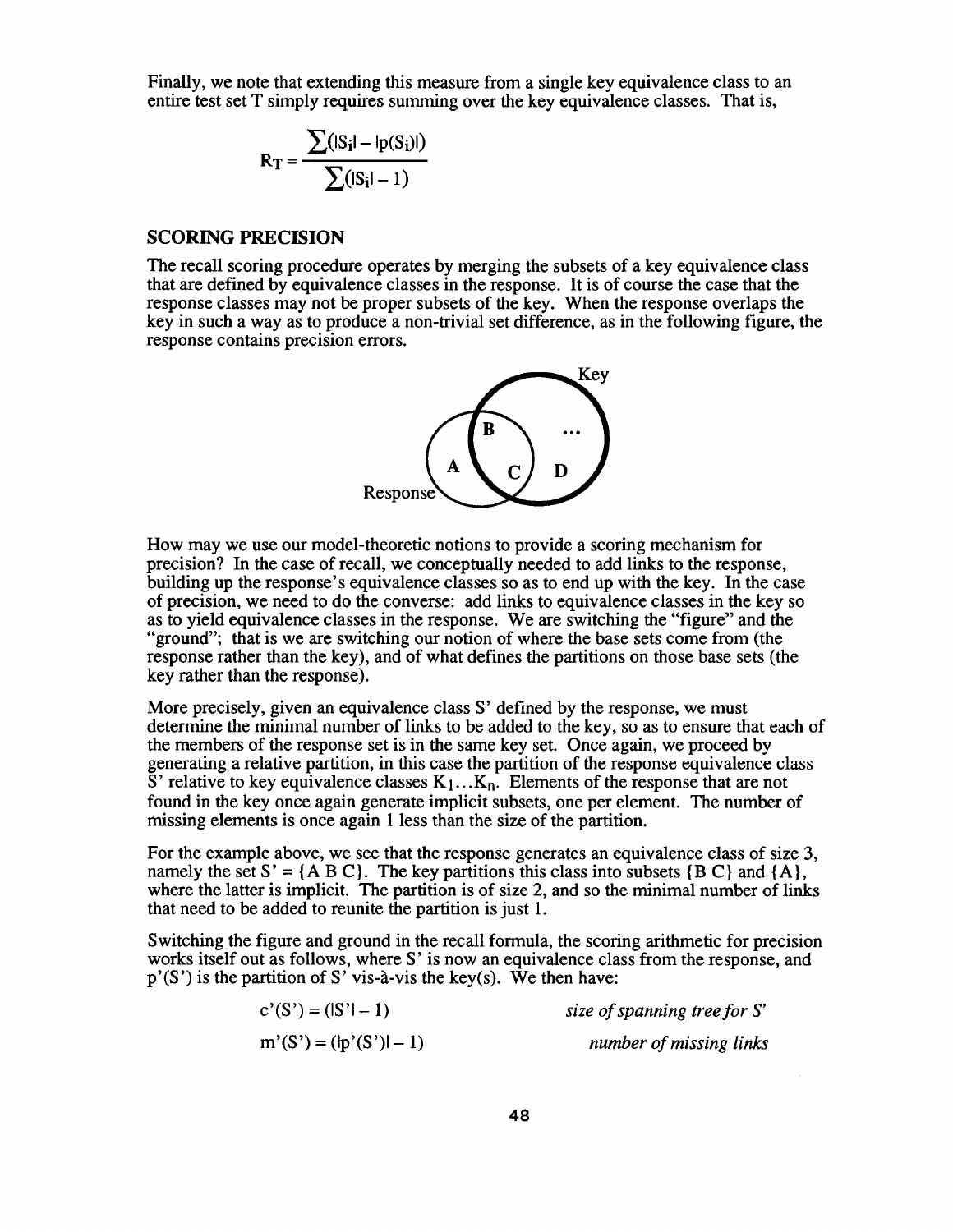*Precision*

$$
P = \frac{c'(S') - m'(S')}{c'(S')}
$$
  
= 
$$
\frac{(|S'| - 1) - (|p'(S')| - 1)}{|S'| - 1|}
$$
  
= 
$$
\frac{|S'| - |p'(S')|}{|S'| - 1}
$$

Thus, like the scheme proposed in Sundheim *et al.*, we have an aesthetically pleasing inverse relationship between precision and recall. For the example above, these formulæ yield a precision of  $1/2$ , which is intuitively appropriate, since of the two minimum links needed to generate the response class  ${A \overrightarrow{B} C}$ , the key only provides one, B-C. To extend from a single response to a complete test set T, we once again sum over the test set, this time iterating over response equivalence classes.

$$
P_{T} = \frac{\sum(|S'_{i}| - |p'(S'_{i})|)}{\sum(|S'_{i}| - 1)}
$$

Table 1 shows the precision and recall scores, using the model-theoretic measures, for all of the examples given in Sundheim *et al.* Note that these results agree with the original scoring proposal for the first three cases, but agree with intuition for the last two .

| Key           | Response    | R   |     |
|---------------|-------------|-----|-----|
| A-B B-C C-D   | $A-B C-D$   | 2/3 | 2/2 |
| $A-B C-D$     | A-B B-C C-D | 2/2 | 2/3 |
| $A-B$ B-C B-D | A-B B-C C-D | 3/3 | 3/3 |
| $A-B$ B-C B-D | $A-B$ C-D   | 2/3 | 2/2 |
| $A-B$ B-C     | A-C         | 1/2 | 1/1 |

Table 1: Recall and precision scores for coreference examples

## **EXAMPLES WITH MORE COMPLEXITY**

The examples so far have been purposefully simplified in that we have only considered cases that defined one key class and one response class. Let us now consider some morecomplex examples where keys and responses don't so neatly overlap.

To begin with, imagine that the key and response are as follows .

- Key: <B-C C-D D-E E-G G-H H-J>
- Response: <A-B B-C D-E E-F G-H-H-I>

The key establishes a single equivalence class, while the response defines three: {A B}  $C$ ,  $\{D E F\}$ ,  $\{G H I\}$ . In addition, the key contains the element J, which is missing entirely from the response. These are shown in the following figure, where the thick lines denote the key class, and thin ones denote response classes .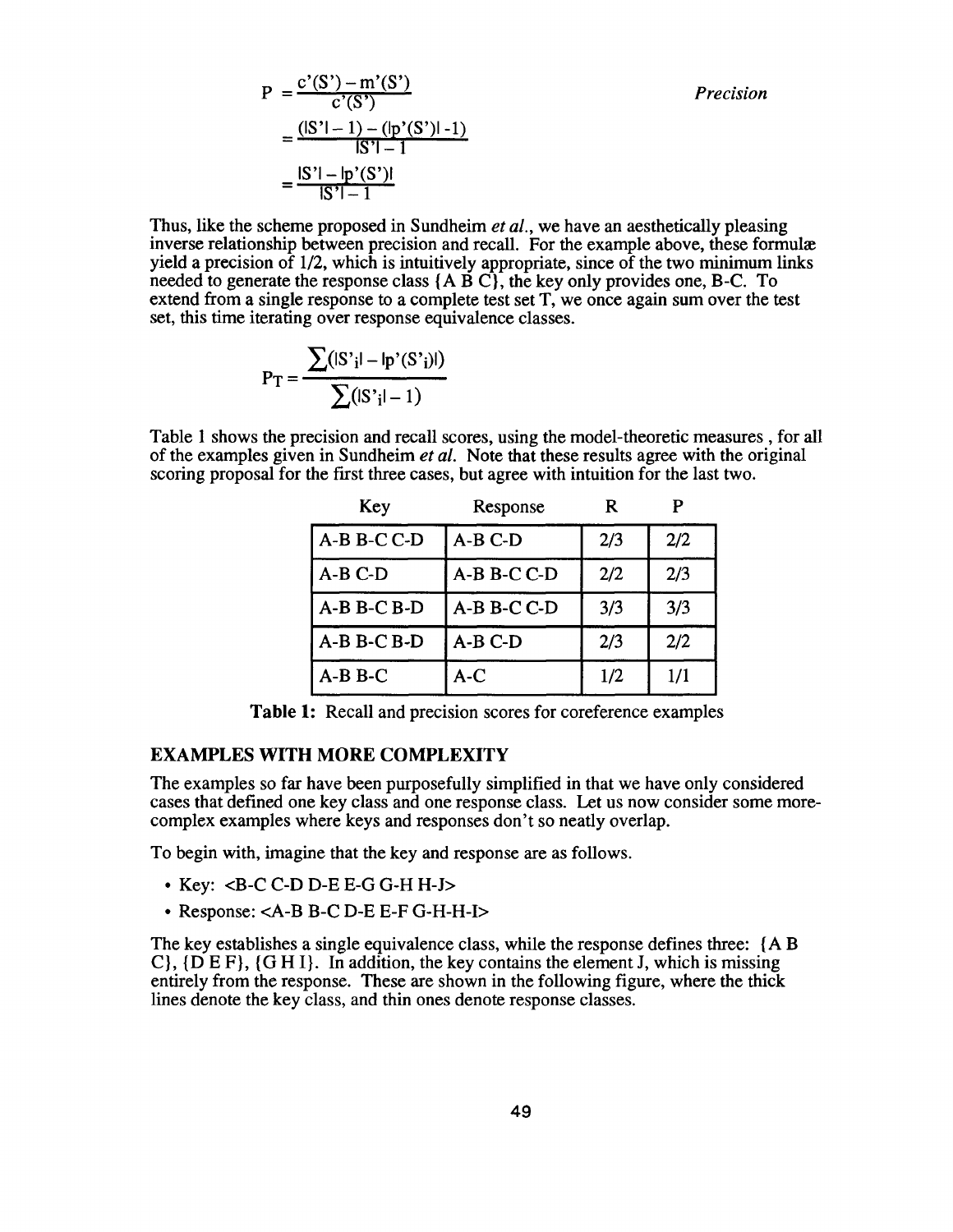

Eyeballing the problem, we note that as there are seven elements in the key, six links must minimally be provided to achieve 100% recall. The response only provides three correct ones, so we would expect recall to come out at 50%. Precision should be 50% as well, as half of the links indicated in the response are not in the key. Working through the math, we note that  $p(S)$ , the partition of the key with respect to the response yields four subsets, shown in the following figure with thin lines.



Evaluating for recall :

R = 
$$
\frac{|SI - lp(S)|}{|SI - 1}
$$
  
= 
$$
\frac{7 - 4}{7 - 1}
$$
  
= 3/6, or 50%

For precision, we must consider the three equivalence classes defined in the response. Partitioning these three classes with respect to the key yields two subsets in each of the classes, for a total of six subsets. These are shown in thick lines in the following figure .



To evaluate for precision, we must use the corpus-wide formula: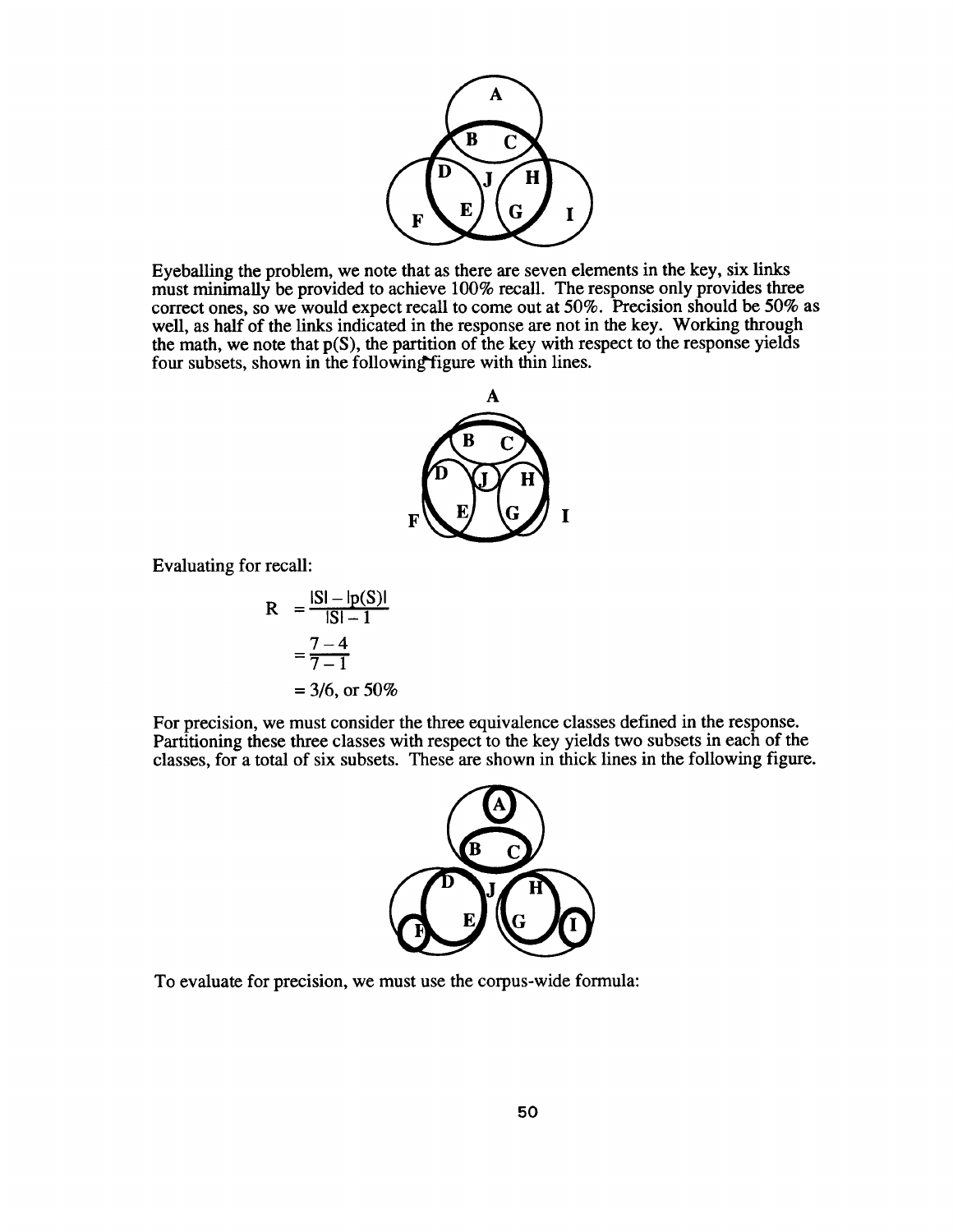$$
P_{T} = \frac{\sum (|S'_{i}| - |p'(S'_{i})|)}{\sum (|S'_{i}| - 1)}
$$
  
=  $\frac{(3-2) + (3-2) + (3-2)}{(3-1) + (3-1) + (3-1)}$   
= 3/6, or 50%

Before closing, let us consider an even more complex example with multiple sets in both the key and the response.

- $\bullet$  Key: <A-B B-C D-E E-F F-G>
- Response: <A-B C-D F-G G-H>

Figure 1 shows the equivalence classes corresponding to the key and response. Figure 2 shows how the response partitions the two key sets. Based on this, we can compute recall using the corpus-wide formula for recall. Since there are two key sets, there will be two terms each in the numerator and the denominator.

$$
R_{T} = \frac{\sum (|S_{i}| - |p(S_{i})|)}{\sum (|S_{i}| - 1)}
$$
  
=  $\frac{(3 - 2) + (4 - 3)}{(3 - 1) + (4 - 1)}$   
= 2/5 or 40%

This is consistent with the observation that the response only provides two out of the five links that are minimally required to fully designate all the coreference relations. Turning to precision, Figure 3 shows the partitions induced on the three response sets by the key .